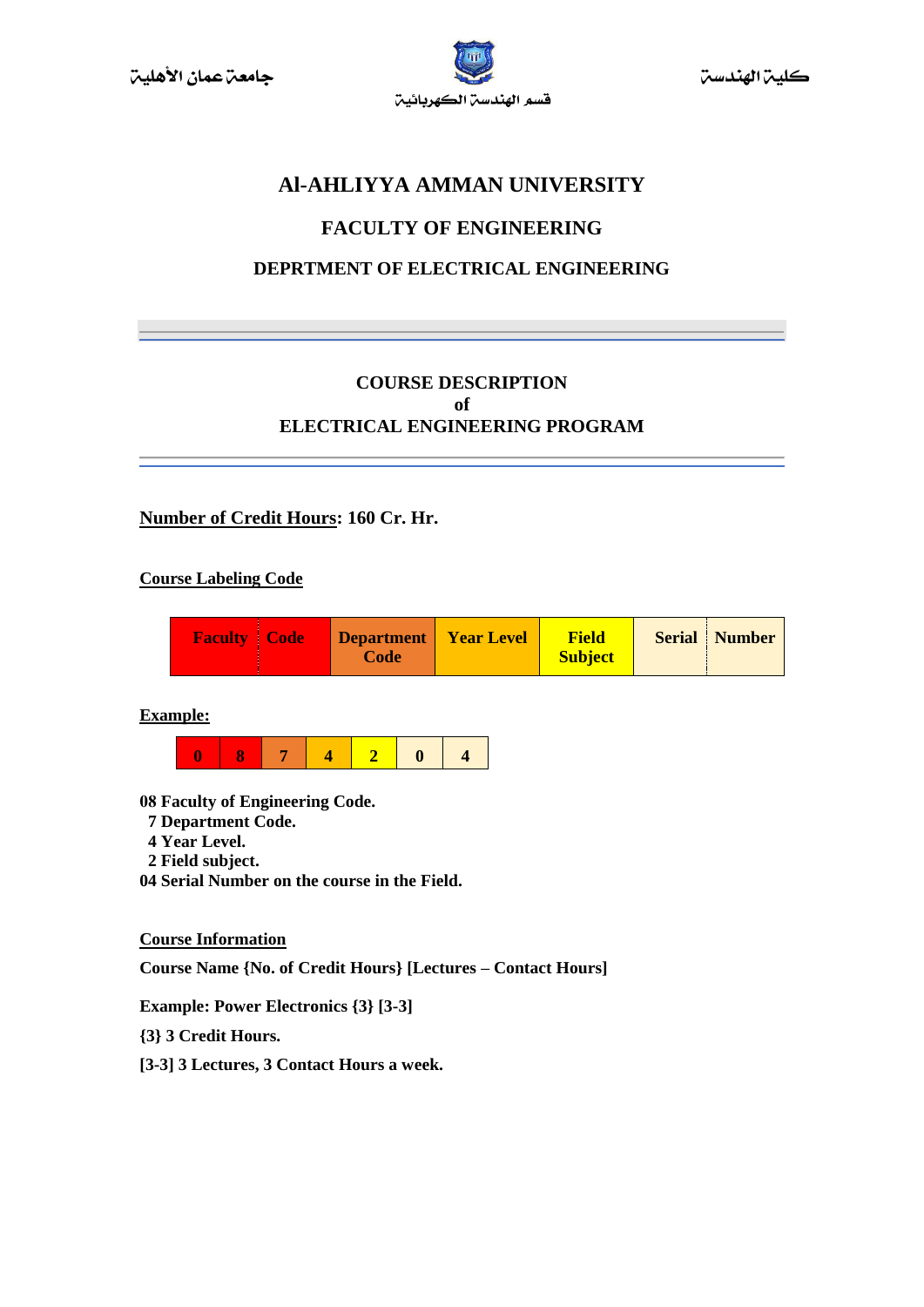

# **Courses Descriptions in English Language:**

# **A0161201 English Communication Skills {3} [3-3]**

Grammar: question tags, modals, future forms, articles, adjectives, adverbs, if structures; vocabulary: relationships, work, activities, media, war, sport; writing skills: essay, notes, messages, application letters; basic and advanced reading skills; basic and advanced listening skills; verbal skills: oral presentations, arguments.

# *Prerequisite***: A01**6**1**2**00 English Language (Remedial)**

# **A0161101 Arabic Communication Skills {3} [3 – 3]**

Language levels: phonological level, grammatical level, rhetorical level, orthographic level, comprehension and speaking; grammar exercises, nominal sentences, verbal sentences, kana and its sisters, Inna and its sisters, dual, masculine plural, feminine plural, indeclinable nouns, vocative, appositives; exercises in morphology, present participle and past participle; spelling and punctuation, dictionaries, listening and speaking.

# *Prerequisite***: A0161100 Arabic Language Remedial**

# **A0161401 Military Sciences {3} [3 -3]**

The establishment and development of the Hashemite Kingdom of Jordan; the history of the Arab Legion; peacekeeping troops; preparing the nation for defense and liberation.

#### *Prerequisite***: None**

# **A0161301 National Education {3} [3 – 3]**

Concepts and terms; Geography of Jordan; contemporary political history of Jordan; Jordanian Society; Jordanian constitutional and democratic life; Jordanian national institutions; challenges facing Jordan; threats to civic life: fanaticism, extremism, terrorism, violence; corruption: definitions, types, causes, impact, and prevention.

#### *Prerequisite***: None**

#### **A0161501 Islamic Culture {3} [3 – 3]**

Definition of the culture, characteristics of the Islamic culture, Islamic culture and other cultures; the sources of Islamic culture: The Holy Quran, Sunna, the Arabic language, history of Islam; fields of Islamic culture: faith, worship, morals; challenges facing the Islamic culture: orientalism, globalization, secularism; young people and the impacts of foreign cultures, women and Islam, Islam and terrorism.

#### *Prerequisite***: None**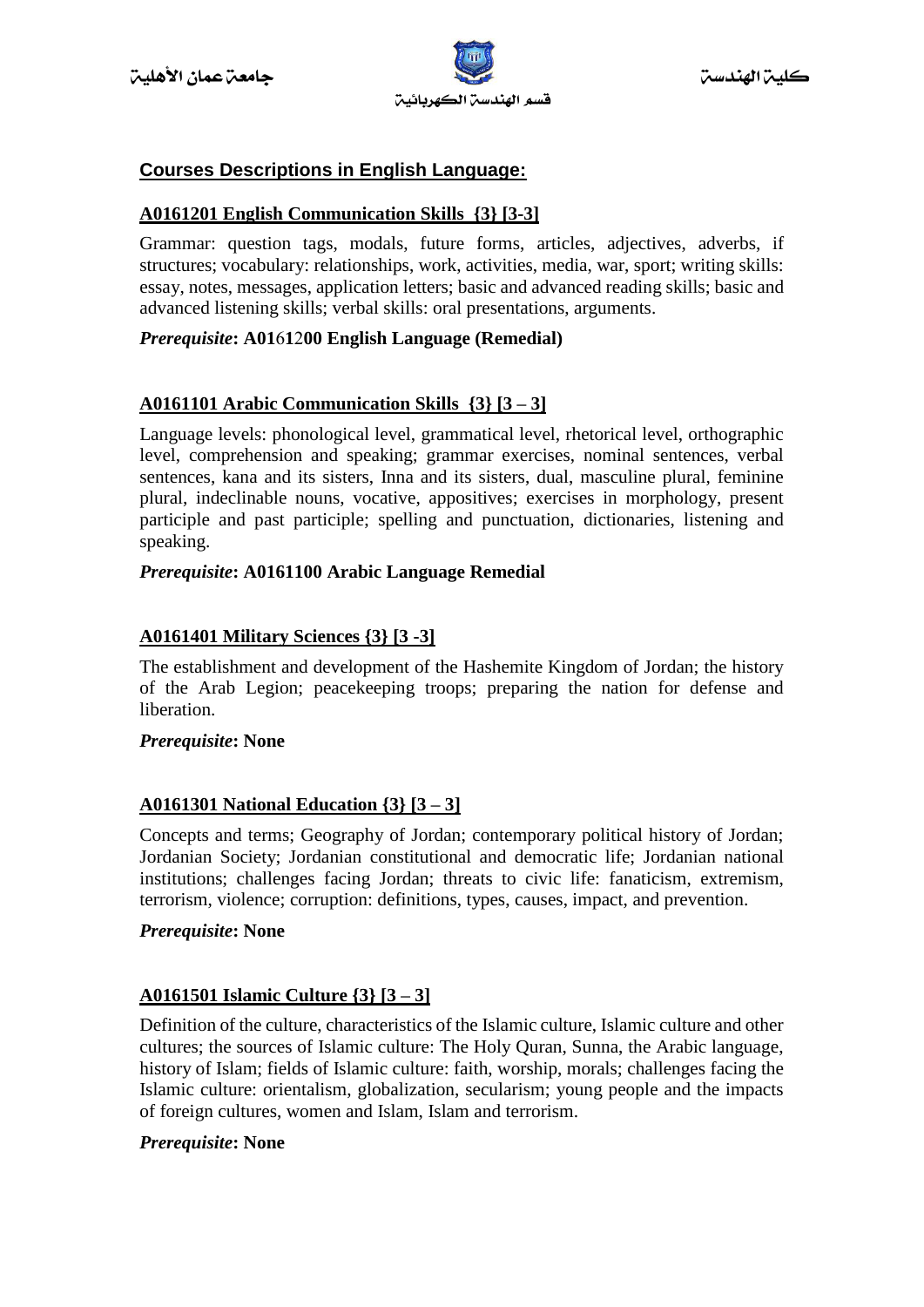

# **A0161701 History of Jordan and Palestine {3} [3 – 3]**

The geography of Jordan and Palestine, Jordan and Palestine in ancient times, general historical look, Jordan and Palestine in the Mamluki period, Jordan and Palestine during the First World War (1914- 1918), Emirate of East Jordan (Transjordan), constitutional and legislative life in Jordan, Palestine under the British Mandate, and Jordanian-Palestinian relations, Jerusalem: historical status.

# *Prerequisite***: None**

# **A0161601 Contemporary Issues {3} [3 – 3]**

# *Prerequisite***: None**

# **A0411601 Legal Culture and Human Rights {3} [3 - 3]**

This course deals with identifying the basic concepts of human rights in an analytical way, and then realistic clarify of the international & regional means dealing with human rights such as treaties, recommendations and international means that are in the process of formation, such imperative rules & customs, this course also address realistically the content of human rights and the rights of the first generation such as right of living. The second-generation rights such as the right to work and third-generation rights such as the right of environment. This course deals with the international ways to protect human rights, whether legal means "reports, complaints of States and individuals, commissions of inquiry," or other means such as the use of economic pressure or political use of force - the theory of intervention for the benefit of humanity.

#### *Prerequisite***: None**

# **A0161603 Entrepreneurship {3} [3 – 3]**

Economic science definition: its objectives and the economic problem; The relation between the economic science and other sciences; Economic analysis methods; Production possibilities curve; National income accounts; Consumption; Investment; Saving; Unemployment; Inflation; Money and Banking; Financial and monetary policy and its role in dealing with the imbalanced economy through these policies; Economic development in terms of importance and objectives and economic planning to achieve such objectives; Demand and supply theory and consumer equilibrium; Cost and production theory; Producer equilibrium in different markets.

#### *Prerequisite***: None**

# **A0161901 Media and Public Relations {3} [3 – 3]**

The nexus between media and society in terms of the social, political, economic and cultural power of the media, the role of the media in giving people the opportunity to express their opinions and promote international relations. Communication and public relations, communication and its types, levels, forms, properties, fields, activities, physical and nonphysical (symbolic) environment, and obstacles to the communicative process. Public relations: its beginnings, development, principles, bases, importance, functions, planning, activities.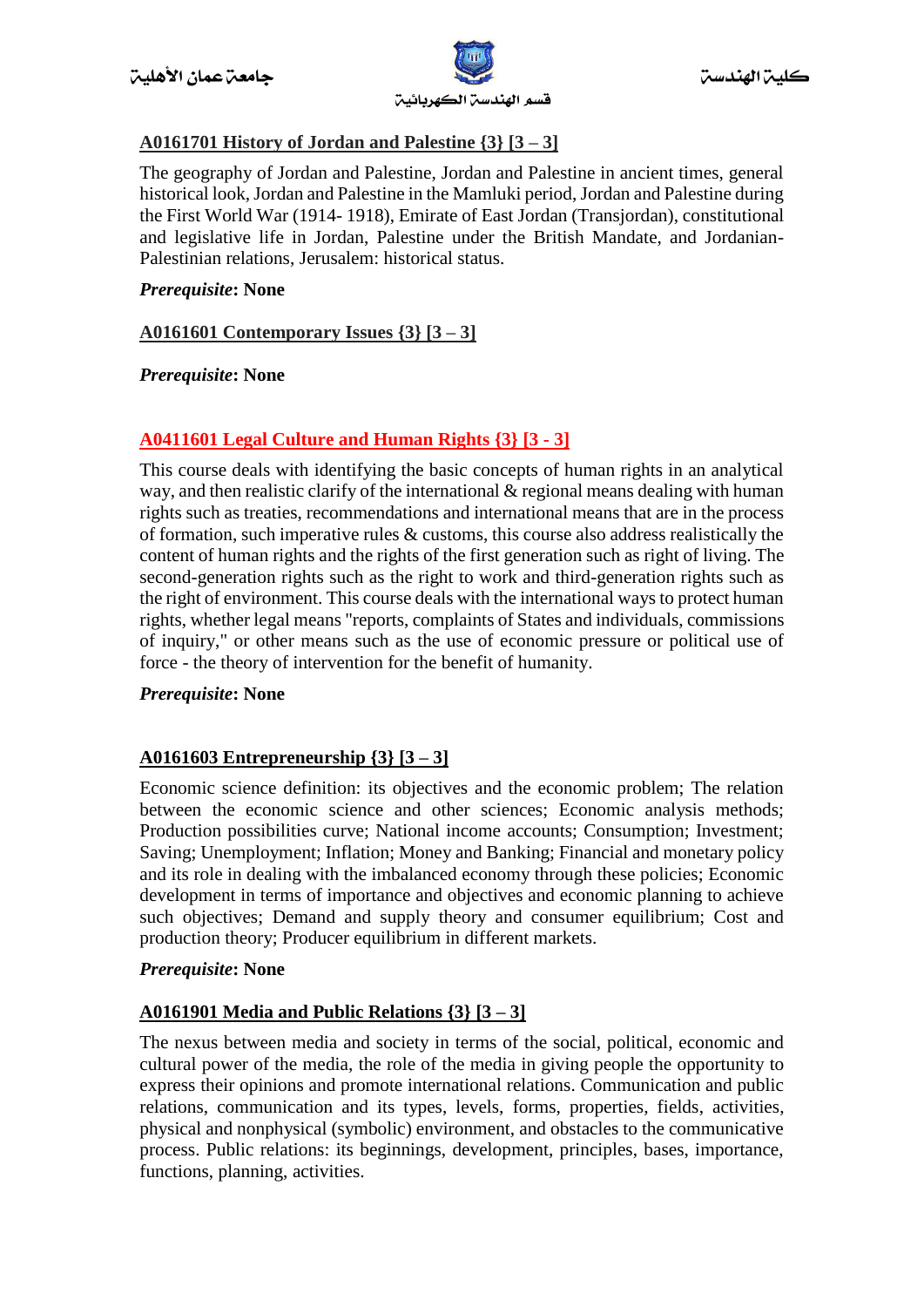

# *Prerequisite***: None**

# **A0161703 Archaeology and Tourism in Jordan {3} [3 - 3]**

Tourism definition; Classification of Tourism; The difference between tourist and other traveler's concepts, Travel types, The definition of Archaeology and archaeological sites: Archaeological surveys and excavations; Documentation; Jordan through the ages; Components of tourism in Jordan; Elements of tourist attractions in Jordan: Archeological sites, Natural sites, Natural reserves, Forests; Tourist movement and types in Jordan; Economical impact of tourism in Jordan.

# *Prerequisite***: None**

# **A0181100 Sport and Health {3} [3 – 3]**

Defining health and fitness: physical education, health education; the cognitive, emotional, skill-oriented, and social goals of physical education; the history of physical education: ancient, medieval, and modern ages, the Olympics, Athletics in Jordan: nutrition and exercising; athletic injuries: bone, joint , muscle, skin injuries;: special exercises for figure deformation; diseases related to lack of exercise: diabetes, obesity, being underweight, back pain, cancer; hooliganism: causes and recommended solutions for hooliganism.

# *Prerequisite***: None**

# **A0612303 Community Health {3} [3 – 3]**

*Prerequisite***: None**

# **A0871103 Principles of Renewable Energy {3} [3 – 3]**

Introduction to renewable Energy include Photovoltaic, Wind power, Micro hydropower, Biomass energy, Waste power, Solar thermal power, Geothermal power, Ocean energy (tidal, tide-flow and wave), Ocean energy (OTEC).

# *Prerequisite***: None**

**A0161602 Critical thinking Skills {3} [3 – 3]**

*Prerequisite***: None**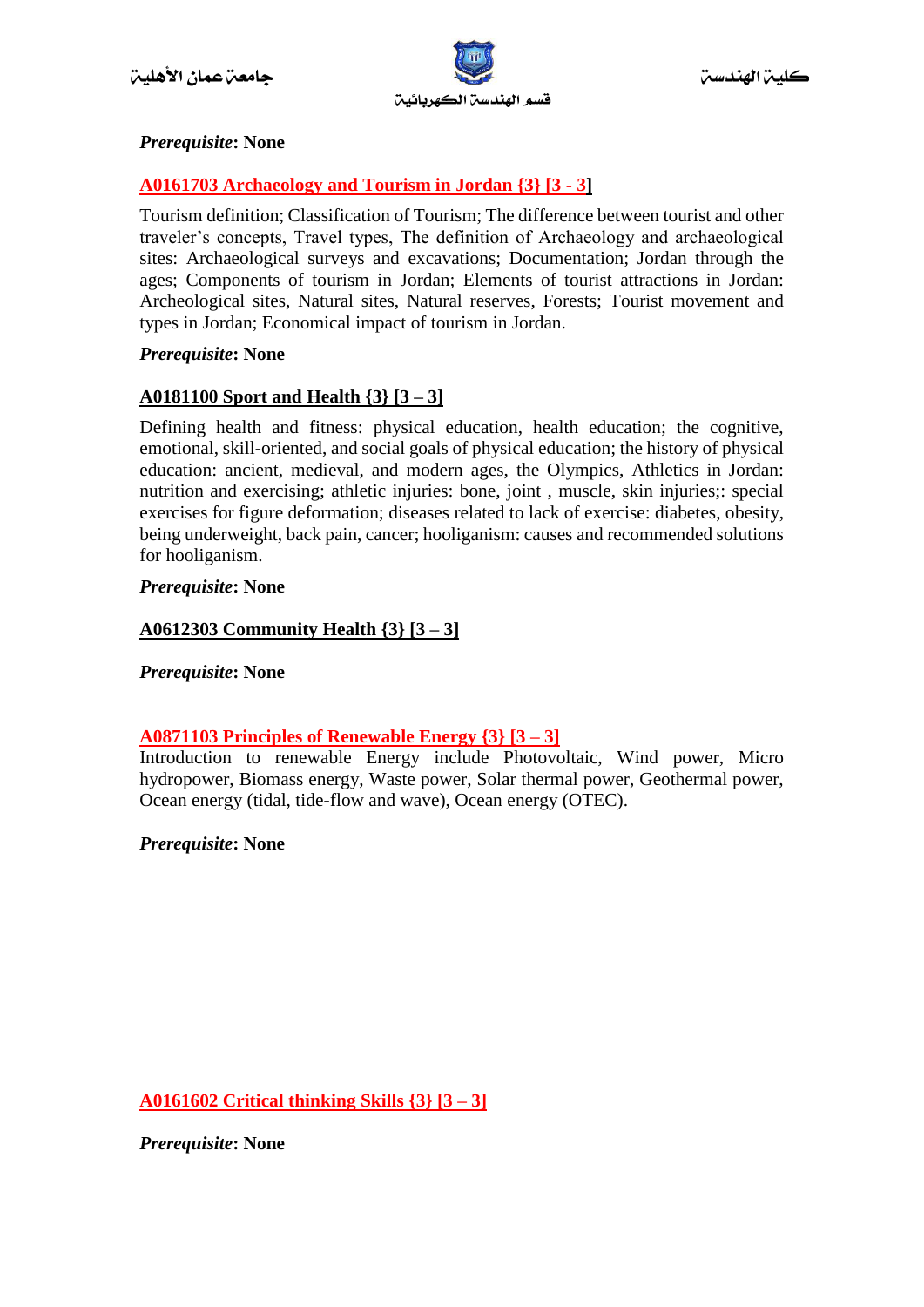

# **A0161801 Environmental and Public Safety {3} [3 – 3]**

The concept of the environment, its laws and relation to other sciences, primary and secondary components, cycle of elements in the natural environment, environmental problems, pollution of the environment, the problem of the depletion of environmental resources, principles of public health and diseases: the concept of public health, pathogens, viruses, bacteria, parasites, fungi, insects. The environment and pathology: organic, genetic, reproductive and psychological pathology. Nutrition and public health: types of food, malnutrition diseases, undesirable eating habits. The environment and public health from an Islamic perspective: Quranic verses and sayings of the Prophet.

#### *Prerequisite***: None**

#### **A0111101 Mathematics (1) - {3} [3-3] (For Faculty of Engineering**

**students)**Functions and Models: Four ways to represent a function, Trigonometric Functions, Exponential Functions, Inverse Functions and Logarithms; Limits and Derivatives : The Limit of a Function, Continuity, Limits at Infinity, Horizontal Asymptotes, Derivatives of Polynomials and Exponential Functions, Hyperbolic Functions; Applications of Differentiations : L'Hospital's Rule and Indeterminate Forms, Maximum and Minimum Values, Optimization Problems; Integrals and Applications : The Definite and Indefinite Integrals, The Substitution Rule, Areas between Curves, Volumes, Volumes by Cylindrical Shells. *Prerequisite***: None**

#### **A0111104 Mathematics (2) – {3} [3-3] (For Faculty of Engineering students):**

Techniques of Integration: Integration by Parts, Integration, Trigonometric Integrals, Trigonometric Substitution, Integration by Partial Fractions, Strategy for Integration, Improper Integrals; Polar Coordinates and its Applications; Sequences and Series: Sequences and Series Convergence Tests, Maclaurin's and Taylor's Formulas, Applications on Sequences and Series.

*Prerequisite***: A0111101 Mathematics (1)**

#### **A0111201 General Physics (1) – {3} [3-3] (For Faculty of Engineering**

**students)**Units Physical Quantities; Vectors; Motion in One Dimension; Motion in Two Dimensions; The Laws of Motion: Force and Interaction, Newton's laws, Mass and Weight, Friction; Energy of a System: Work, Kinetic Energy, Potential Energy, Power; Momentum Impulse and Collisions; Dynamics of Rotational Motion: Torque, static, Conditions for Equilibrium, Center of Gravity; Fluid Mechanics: Static Fluid, Dynamic Fluid ; Oscillatory Motion; Wave Motion. *Prerequisite***: None**

# **A0111202 General Physics (2) - {3} [3-3] (For Faculty of Engineering students)**

Electrostatics: Electric Charges, Coulomb's Law, Electric fields; Gauss's law; Electric potential; Capacitance and Dielectrics; DC-Circuits: Current, Resistance, Electromotive Force; Magnetostatics: Magnetic Field, Magnetic Forces; Sources of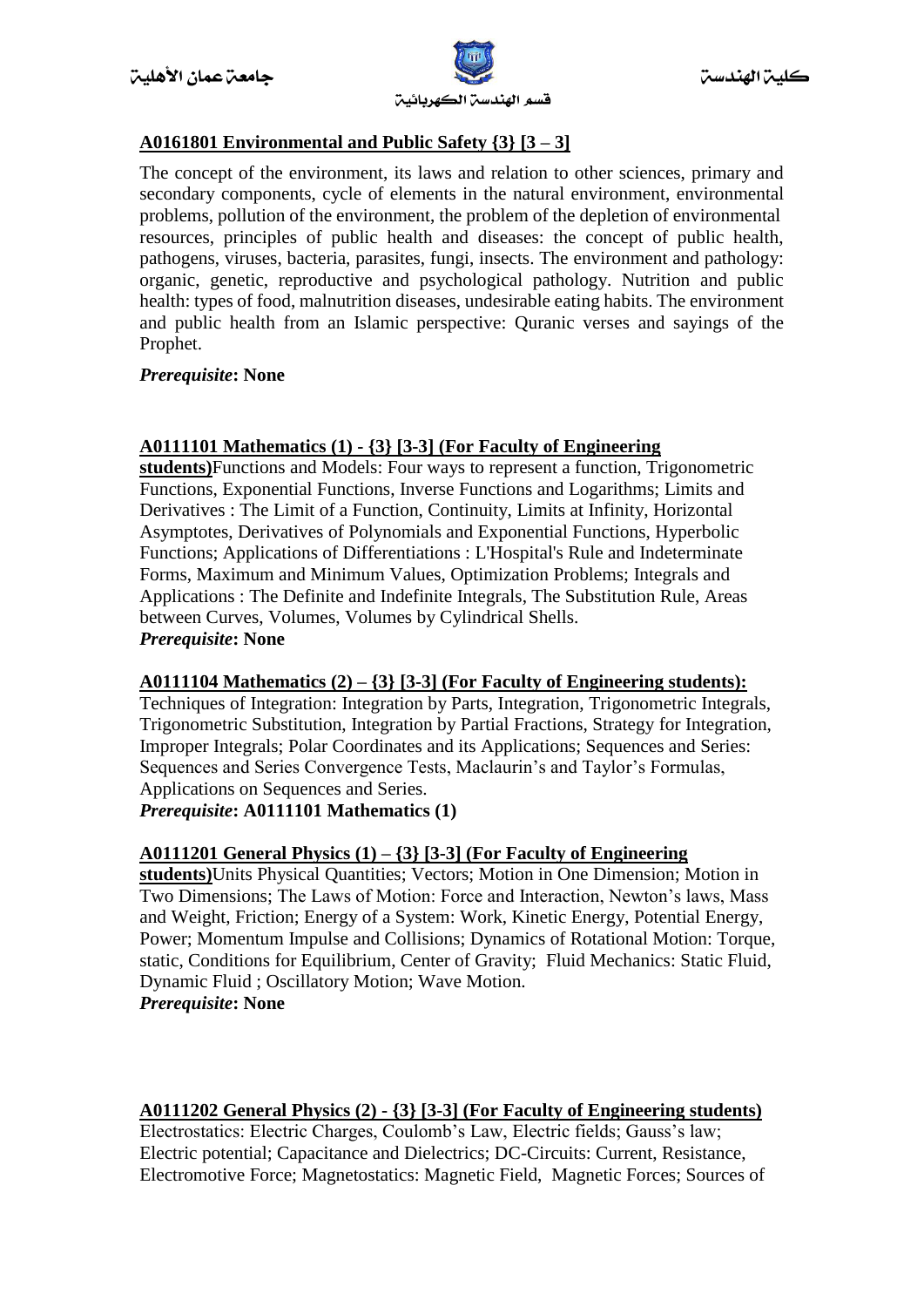

Magnetic Field; Electromagnetic Induction; Inductance; Alternating Current Circuits; Electromagnetic Waves. *Prerequisite***: A0111201 General Physics (1)**

#### **A0111203 General Physics lab - {3} [3-3] (For Faculty of Engineering students)**

Experimental error and data analysis; Measurements; Force Table; Motion in One and Two Dimensions; Newton's Second Law; Friction; Work and Energy; Simple Harmonic Motion: Simple Pendulum, Spring Mass system; Electricity: Ohm's Law, and Kirchhoff's Law.

*Co-requisite***: A0111201 General Physics (1)**

# **A0111301General Chemistry {3}[3-3]**

Matter Classification and Properties: Elements, Atoms, Ionic and Covalent Compounds; Measurements and Dealing with Numbers; Periodic Table Chemical Calculations; Chemical Reactions in Solutions; Redox Reactions; Electronic Structure of Atoms; Basics of Chemical Bonding and Structure of Molecules; Properties of Gases, Liquid and Solid State; Intermolecular Forces; Solutions and Concentrations; Physical Properties of Solutions; Kinetics: To Study The Rates of Reactions, Acid-Base Equilibrium, pH Measurements, Thermo Chemistry and Thermodynamics, Energy and Chemical Changes.

#### *Prerequisite***: None**

# **A0112101 Linear Algebra {3} [3-3]**

Linear Algebra: Matrices, Vectors, Determinants, Solution of Linear Systems of Equations, Inverse of a Matrix; Matrix Eigenvalues Problems: Eigenvalues, Eigenvectors, and Diagonalization; Complex Analysis: Complex Numbers and Functions, Analytic and Harmonic Complex Functions, Exponential, Trigonometric and Logarithmic Complex Functions.

#### *Prerequisite:* **A0111102 Mathematics (2)**

#### **A0811201 Computer Skills (Engineering) {3} [3-3]**

The Basic Concepts of Programming using C++ language: C++ Programming; Controls Structures; Functions; Arrays; Pointers; An introduction to Classes and Objects.

#### *Prerequisite***: A0331700 Computer Skills (Remedial)**

#### **A0811202 Engineering Workshops {1} [1 – 2]**

Workplace safety and use of tools; basic skills of measurements; basic skills of hand filing, welding, carpentry, sheet metal fabrication, and household electric circuits. *Prerequisite***: None**

#### **A0812201 Communication Skills and Professional Ethics {3} [3-3]**

Engineering ethics; applied ethics and moral principles that apply to the practice of engineering; obligations on the shoulders of engineer towards society and towards its clients and his profession; ethics code engineering practice.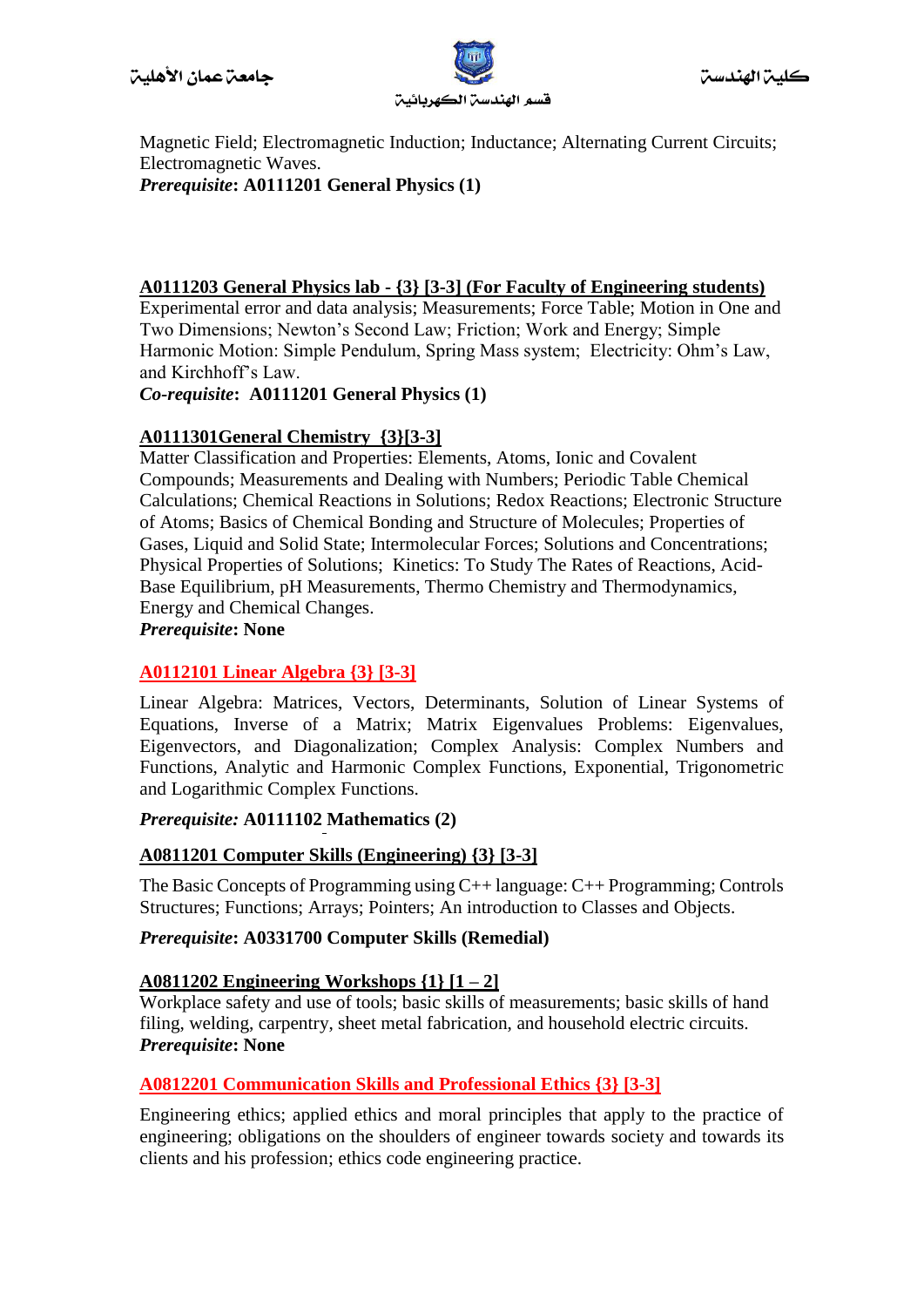

# *Prerequisite***: A0161201 English Communication Skills**

# **A0831201 Engineering Drawing {2} [2 – 4]**

Use of Instruments; Lettering; Graphic Geometry; Orthographic; Isometric Drawing and Sketching; Sectional Views; Computer Aided Design; Applications in Civil, Mechanical, Architectural and Electrical Engineering.

### *Prerequisite***: None**

# **A0832101 Differential Equations {3} [3-3]**

Different Methods of Solving Ordinary Differential Equations Applicable to the First, Second and Higher-Order DEs, Linear and Nonlinear DEs, Homogeneous and Nonhomogeneous DEs. As an Engineering Application, Modeling of Some Engineering, Physical, and Social Problems will be given.

# *Prerequisite:* **A0111102 Mathematics (2) (to be passed)**

# **A0832102 Engineering Statistics {3} [3-3]**

Applications of Statistics in Engineering; Topics Include: Presentation and Treatment of Data; Introduction to Probability Theory and Probability Distribution (Discrete and Continuous); Counting Techniques; Sampling Theory; Statistical Estimation; Testing Hypothesis; Correlation; Regression Analysis.

# *Prerequisite:* **A0111101 Mathematics (1)**

#### **A0833101 Numerical Analysis {3} [3-3]**

General Numerical Methods: Equation Solving Via Iteration, Interpolation; Numerical Integration, and Numerical Differentiation; Numerical Methods in Linear Algebra, Gauss Elimination, Least Squares Method, Numerical Methods for Differential Equations.

#### *Prerequisite:* **A0112101 Linear Algebra**

# **A0872301 Electric Circuits (1) {3} [3 – 3]**

Basic Components and Electric Circuits: Units and Scales, Current, Voltage, Power, Voltage and Current Sources, Ohm's Law; Voltage and Current Laws: Kirchhoff's Voltage, Kirchhoff's Current Laws; Nodal and Mesh Analysis; Techniques of Circuit Analysis: Linearity and Superposition, Source Transformations, Thevenin and Norton Equivalent Circuits, Maximum Power Transfer; Energy Storage Elements: Capacitor, Inductor; Basic RL and RC Circuits: The Source Free RL Circuit, The Source Free RC Circuit, The Unit-Step Function; The RLC Circuit: The Source Free Parallel Circuit, The Over Damped Parallel RLC Circuit, Complete Response Analysis; Introduction to AC Circuits.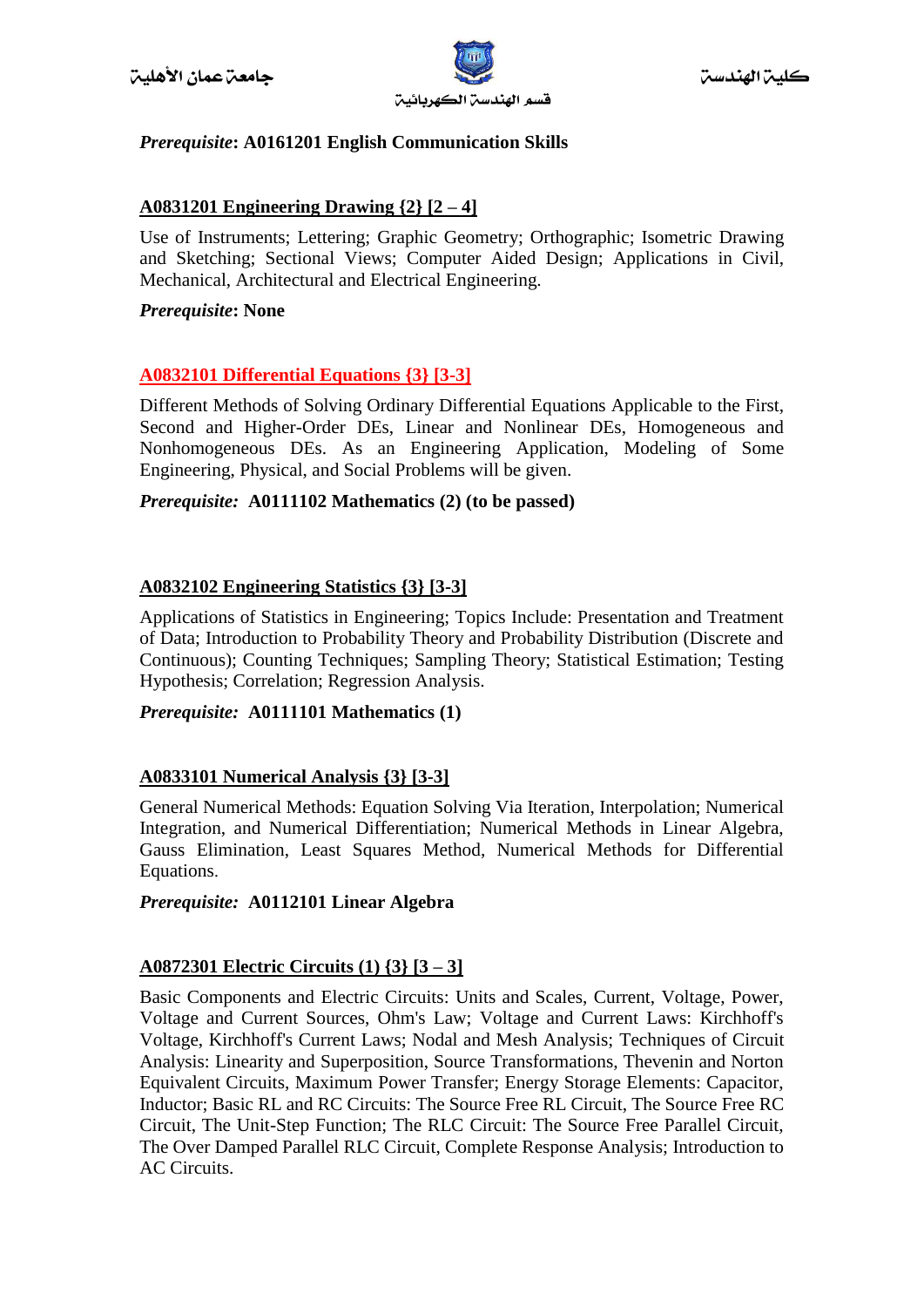

# *Prerequisite***: A0111202 General Physics (2)**

# **A0872302 Electric Circuits (2) {3} [3 – 3]**

Sinusoidal Steady State Analysis: Characteristics of Sinusoids, Forced Response to Sinusoidal Functions, The Phasor, Phasor Relationships for R, L, and C, Impedance, Admittance; AC Circuit Power Analysis: Instantaneous Power, Average Power, Effective Values of Current and Voltage, Apparent Power and Power Factor, Complex Power; Three-Phase Circuits; Magnetically Coupled Circuits; Complex Frequency and Laplace Transform; Circuit Analysis in The s-Domain; Frequency Response; Two-Port Networks.

#### *Prerequisite:* **A0872301 Electric circuits (1) (to be passed)**

# **A0872304 Electric Circuits Lab. {1} [1 – 2]**

DC Circuits: Kirchoff's Voltage and Current Laws, Network theorems, Maximum Power Transfer; Transient Circuits: RL, RC, RLC; Resonant Circuits; Magnetically Coupled Circuits; Two-Port Networks.

#### *Prerequisite***: A0872301 Electric Circuits (1)** *Co-requisite***:** A**0872302 Electric Circuits (2)**

# **A0872501 Electromagnetics {3} [3 – 3]**

Basic vector algebra and vector calculus; Coordinate systems and transformation; Electric field: Coulomb's law, electrostatic field, electric potential, electric flux density, Gauss's law and boundary value problems, capacitor and energy density in electrostatic fields; Maxwell's equation; Magnetic field: steady electric current, Biot-Savart law and magneto-static fields, magnetic flux density, Ampere's law, magnetic vector potential, magnetic forces, inductance and energy density in magneto-static fields, ferromagnetic material and magnetic circuits; Time-varying fields and Maxwell's equations; Electromagnetic waves: characteristics, speed, power and polarization.

#### *Prerequisite:* **A0111202 General Physics (2) (to be passed)**

#### **A0873503 Electrical Machines {3} [3 – 3]**

Principles of Electromagnetic circuit; Single-phase transformers: ideal, practical transformer, equivalent circuit, auto-transformer; Three-Phase Transformer: Types, Connection; AC Machinery Fundamentals: Principle of work, rotating magnetic field; Three phase induction motors: Principle of work, properties an performance, starting, speed control; Synchronous Machines: Construction, Internal Generated Voltage, Equivalent Circuit; Operation Modes: Alone, Parallel; Synchronous Motors: Steady state operation, starting.

#### *Prerequisite:* **A0872302 Electric Circuits (2)**

# **A0873504 Electrical Machines Lab. {1} [1 – 2]**

DC Machines: Motors, Generators; Transformers: Single phase, Three-phase Transformers; Three-phase Synchronous Machines: Motors, Generators; Three-phase Induction Motors: Squirrel Cage Rotor, Wound Rotor (Slip-ring); Single-phase Motors.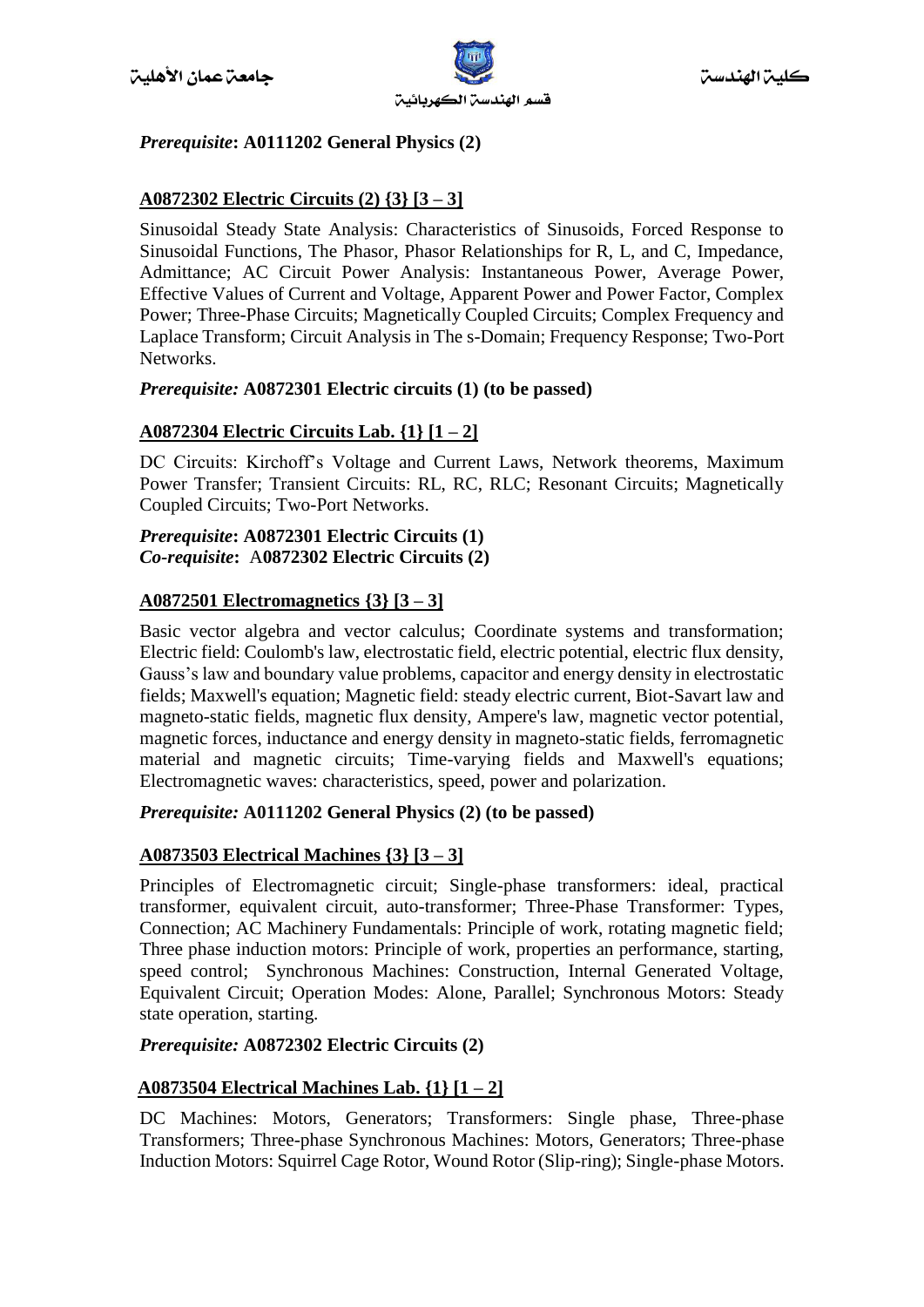

# *Co-requisite***: A0873503 Electrical Machines**

# **A0874301 Power Electronics {3} [3 – 3]**

General introduction; Power semiconductor Switches: Features, Characteristics and Classification of Diodes, Transistor, Thyristor and others; Quality Assessment and Parameters of AC & DC Waveform; Single-Phase and Three-Phase Rectifier Circuits; Uncontrolled, Fully-Controlled, and Semi-Controlled Converters; AC/AC Converters (AC Voltage Regulators); DC/DC Converters (DC Choppers); DC/AC Converters (Inverters); Applications of Power Electronics.

#### *Prerequisite:* **A0822502 Electronics**

# **A0874302 Power Electronics Lab. {1} [1 – 2]**

Single-Phase Half-Wave Rectifiers: Controlled, and Uncontrolled; Single-Phase Full-Wave Rectifiers: Controlled, and Uncontrolled, and Semi-Controlled; Three-Phase Half-Wave Rectifiers: Controlled, and Uncontrolled; Three-Phase Full-Wave Rectifiers: Controlled, and Uncontrolled, and Semi-Controlled; Regulators; Invertors.

# *Co-requisite***: A0874301 Power Electronics**

# **A0874501 Control Systems {3} [3 – 3]**

Concept of Control Systems; Open-loop and Closed-loop Systems; Mathematical Modeling of Physical Systems; Transfer Function and System Modeling Diagrams; Response Characteristics of Control Systems; Specifications of System Performance; Stability Analysis of Linear Control Systems; Routh's Stability Criterion; Time-domain Analysis of Control Systems; Design of Controllers and Compensators.

#### *Prerequisite:* **A0823401Signals and Systems**

# **A0874502 Control Systems Lab. {1} [1 – 2]**

Open-Loop and Closed-Loop Systems; Servomechanism Principles; Transient Response; Closed-Loop Position and Velocity Control Systems; The Effect of Gain, PI, PD, and PID Controls on System Performance; Control Systems for First and second order differential equations; Frequency Response Measurements; Analogue Computer Simulation of Control Systems.

#### *Corequisite***: A0874501 Control Systems**

#### **A0874503 Electrical Power Systems (1) {3} [3 – 3]**

Structure of modern power systems, Basic concepts; Per unit system; Power transmission lines; Characteristics and Performance of power Transmission Lines; Load flow studies; Formulation of ZBUS Matrix; Symmetrical Fault Analysis; Symmetrical components; Unsymmetrical Fault Analysis; Symmetrical components.

#### *Prerequisite:* **A0873503 Electrical Machines**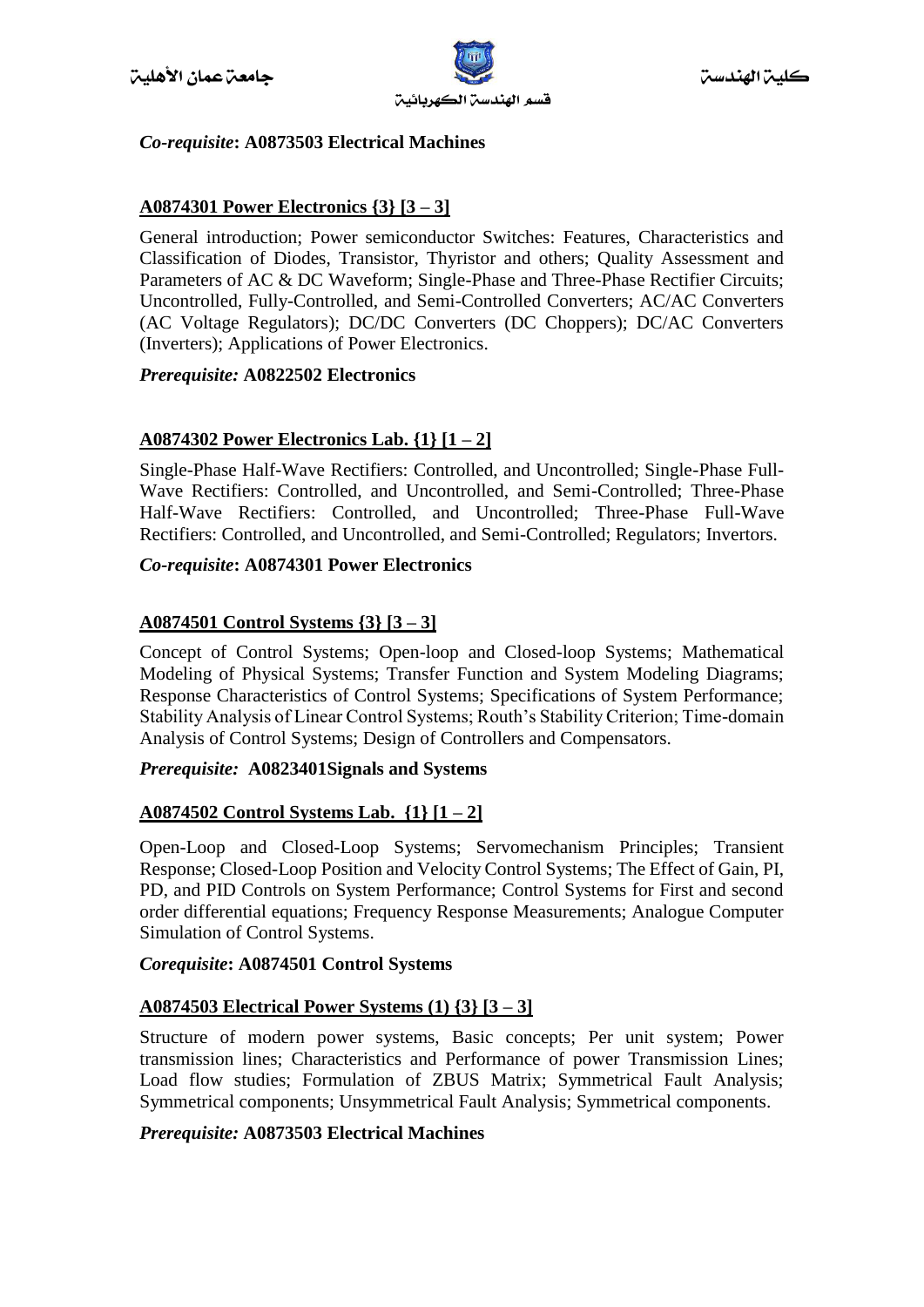

# **A0874504 Electrical Power Systems (2) {3} [3 – 3]**

Review of Synchronous Generator (SG): Simplified models of SG for steady state and transient analysis; Basic Mathematical models for Power System Stability (PSS): Formal Definition of PSS, Classification of PSS, The Swing Equation, Transient Power-Angle Curve, The generalized swing equation with damping; Small signal (static) stability: Linearization of Swing Equation, Roots of Characteristic Equation, Undamped and damped Frequency of Oscillation, State Variable Form; Transient stability: Equal-Area Criterion and its applications to faults, Numerical Integration of the Swing Equation; Voltage Stability: Comparison of angle and voltage stability, Mathematical formulation of static voltage stability problem, Tools for voltage stability analysis, Reactive power flow and voltage collapse, Dynamic Vs. Steady-state Analysis of Voltage Stability; Power System Security: Security function, System state classification, Security analysis, Contingency Analysis, Contingency Analysis using Sensitivity Factors, Line Loadability; Computer applications to all studied topics using Matlab.

#### *Prerequisite:* A0874503 **Electrical Power Systems (1) (to be passed)**

# **A0874505 Electrical Power Systems Lab. {1} [1 – 2]**

Transmission Line Parameters and Performance; Transformers: Voltage, Current; System Faults; Protection Systems; Power System Performance in Steady – State and PS Transient.

#### *Prerequisite:* **A0874503 Electrical Power Systems (1)**  *Co-requisite***: A0874504 Electrical Power Systems (2)**

# **A0874506 Renewable Energy Systems {3} [3 – 3]**

Conventional and renewable energy sources; Possible approaches for conversion of sunlight into electricity; Statistics on world installations of renewable energy systems and costs; Environmental considerations; Wind turbines (WTs) and Wind characteristics: Types of WTs, Power in the wind, Impact of tower height, Maximum rotor efficiency, Average power in the wind; WT generators: Review of induction generators, Fixed- and Variable-speed WTs, Types of Control systems, Typical wind generation configurations, Estimates of produced electrical energy, WT power curve, WT economics, Environmental impacts of WTs; Solar radiation: Properties of light, Solar Radiation in Space and the Earth's Surface, Solar angles, solar radiation measurements, calculation of average monthly insolation on a tilted surface, Peak Sun Hours; Physics and electrical characteristics of solar PV Cells: Basic semiconductor physics, Equivalent circuit for a solar cell, The I–V curve under STC, Bypass diodes and blocking diodes, Types of PV cells; Grid-connected PV systems: Principal components, Configurations of inverters and PV arrays, Interfacing with the Utility, DC and AC rated power, STC efficiency of PV module or array, Estimating PV energy production, PV System sizing (Design), PV System economics; Computer applications to all studied topics using Matlab.

*Prerequisite:* **A0874301 Power Electronics A0874503 Electrical Power Systems (1)**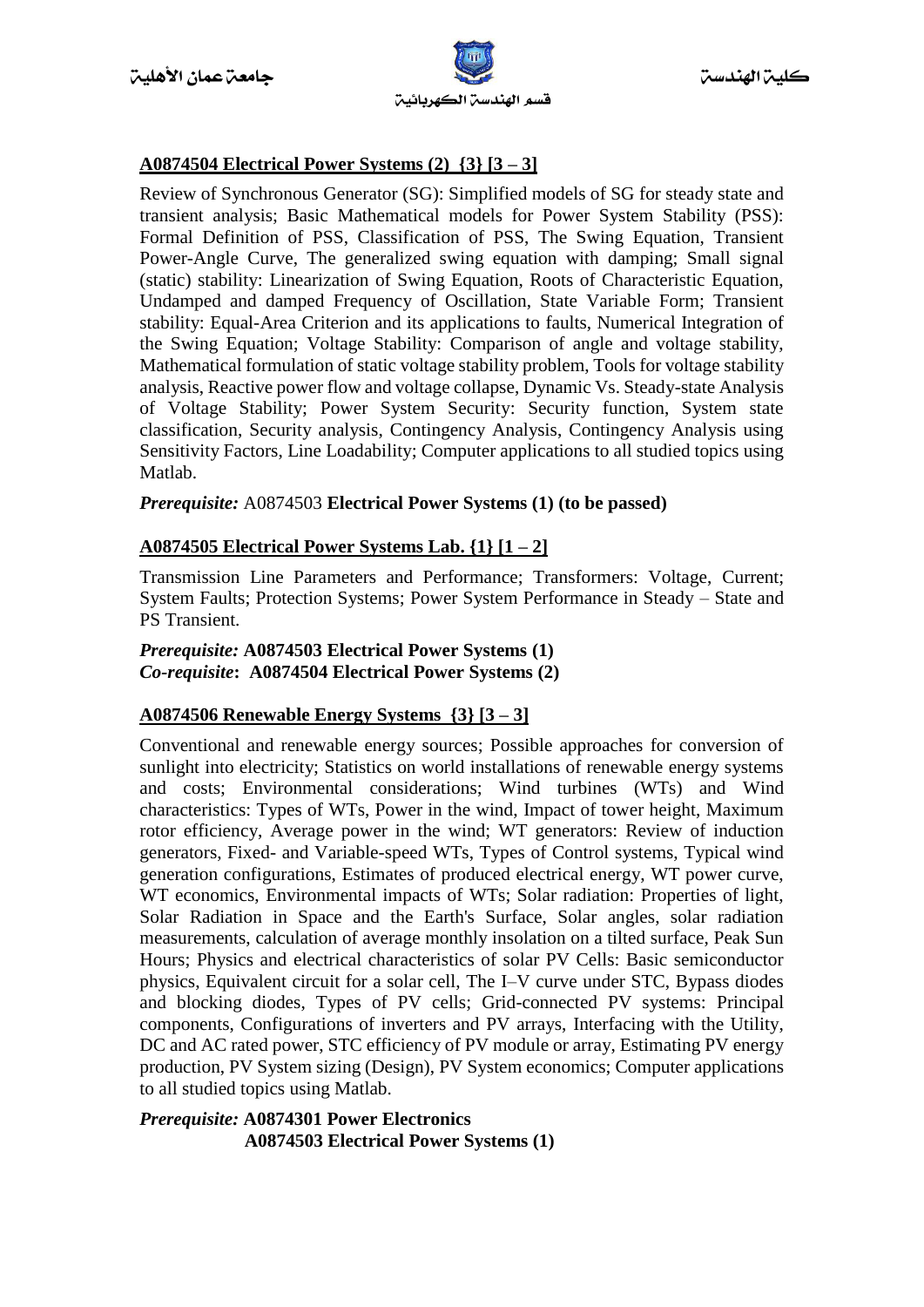

#### **A0874507 Renewable Energy Systems Lab {1} [1 – 2]**

Solar energy; photovoltaic devices; energy conversion; solar beam measurement; solar cell characterization; unit characterization; Fundamentals of wind aerodynamic properties; dynamic behavior of wind turbines and generated energy; wind speed and quality analyzers.

#### *Corequisite:* **A0874506 Renewable Energy Systems**

#### **A0874508 Design of Lighting and Electrical Installations {3} [3 – 3]**

Residential and Commercial building wiring: blueprint reading, branch circuit and feeder installations, service entrance installations; Lighting: Illumination basic concepts, parameters and units, types and characteristics of lamps and luminaries, Indoor lighting design and public road lighting design; Low-voltage installations with TT earthing system of panels and boards; Single line diagram electrical safety; Special electrical installations: Fire alarm systems, Closed-Circuit Television.

#### *Prerequisite:* **A0874503 Electrical Power Systems (1)**

#### **A0874509 Design of Lighting and Electrical Installations Lab. {1} [1 – 2]**

Identify structural equipment; Training on domestic and industrial installations; Fault detection; safety systems and electrical protection installations; phone system for the entrances of buildings combinations; Fire alarm systems; Closed-Circuit Television; Lighting design and evaluation of lighting devices combinations.

#### *Co-requisite***: A0874508 Design of Lighting and Electrical Installations**

#### **A0874601 Field Training {3} [\*]**

Practical experience to be gained through working for eight continuous weeks in an accredited establishment.

#### *Prerequisite:* **Pass of 115 Cr. H.**

#### **A0875501 Power Systems Protection {3} [3 – 3]**

Protection objectives; Basic components of PSP; Current transformers; Voltage transformers; Protective relay; Circuit Breaker and trip circuit; Basic requirements of PSP; Primary and back-up protection; Various principles of power system protection; Types of relay based on relay operation mechanism; Overcurrent relays: Basic types of overcurrent relays, Time-current curves of time delay relays, Relay coordination, Protection of a Three-phase Feeder; Distance relays: Introduction to simple impedance distance relay and its R-X diagram, Impact of fault arc resistance, MHO distance relay, Three-stepped Distance Protection, Distance protection of a three-phase line; Differential Protection: Simple Differential Protection, Percentage Differential Relay, Power transformer protection; Rotating machinery protection: Stator faults, Phase fault protection, Ground fault protection, Rotor faults; Bus protection: Differential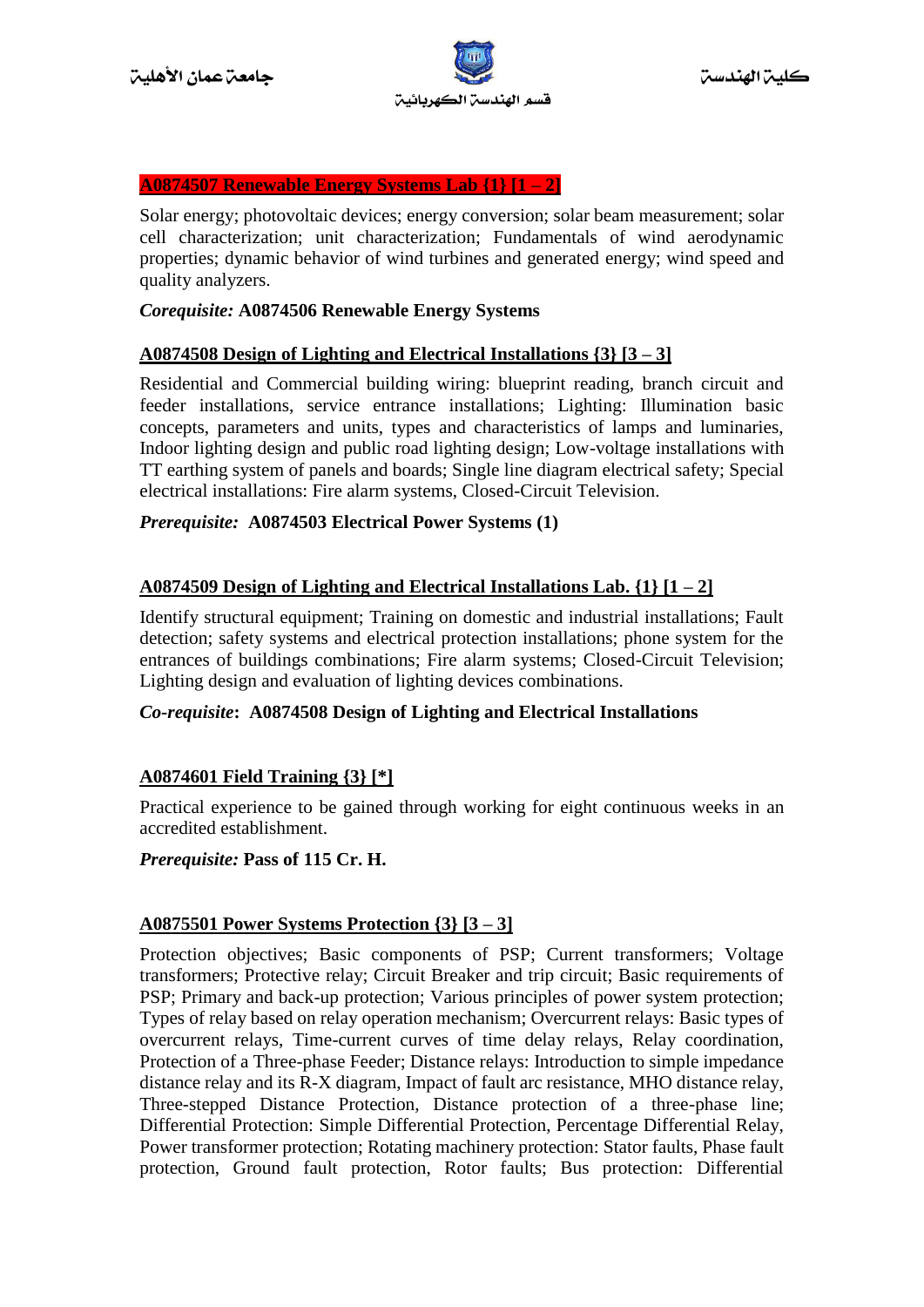

Protection of Buses, Selection of CT ratios in case of bus protection, External and internal fault, Actual behavior of a protective CT, Circuit model of saturated CT, Stability ratio of high impedance bus differential scheme, Protection of three-phase buses; Computer applications to all studied topics using Matlab.

# *Prerequisite:* **A0874503 Electrical Power Systems (1)**

**A0875502 Design of Electrical Power Systems {3} [3-3]**

Design of three-phase generators, generating stations, transmission lines and substations. Commercial and industrial electrical systems.

#### **Prerequisite: A0874504 Electrical Power Systems (2)**

# **A0875601 Graduation Project (1) {1} [1 – 2]**

Each student (or a team of students) may choose from a list of research projects, and is/are supervised by a faculty member in the department. Project (1), which represents the first phase of the graduation project, requires gathering the practical and theoretical resources needed for the completion of graduation project (2).

*Prerequisite:* **A0874601 Field Training (to be passed)**

#### **A0875602 Graduation Project (2) {2} [2 – 4]**

The student implements and finalizes the work described in project (1). After full implementation of the project's goals, the student must present a comprehensive report on the entire graduation project to an examining committee.

#### *Prerequisite:* **0875601 Graduation Project (1)**

#### **A0812101 Discrete Mathematics {3} [3-3]**

Introduction to Discrete Mathematics: Logic, Relations, Functions, Basic Set Theory, Countability and Counting Arguments, Proof Techniques, Mathematical Induction, Graph Theory, Combinatorics, Discrete Probability, Recursion, Recurrence Relations, and Number Theory; The Fundamental Mathematical Tools Used in Computer Engineering as: Sets, Relations, and Functions; Propositional Logic: Predicate Logic, and Inductive Proofs, Summations, Recurrences, and Elementary Asymptotic; Counting and Discrete Probability; Undirected and Directed Graphs; Introductory Linear Algebra with Applications in Computer Engineering.

#### *Prerequisite:* **A0111101 Mathematics (1)**

#### **A0812401 Digital Logic Circuits {3} [3-3]**

Digital Numbering System and Information Representation: Arithmetic Operations, Decimal and Alphanumeric Codes, Binary Logic; Boolean Algebra: Identities, Functions and Manipulation, Standard Forms, Simplification, Logic Gates, Switch-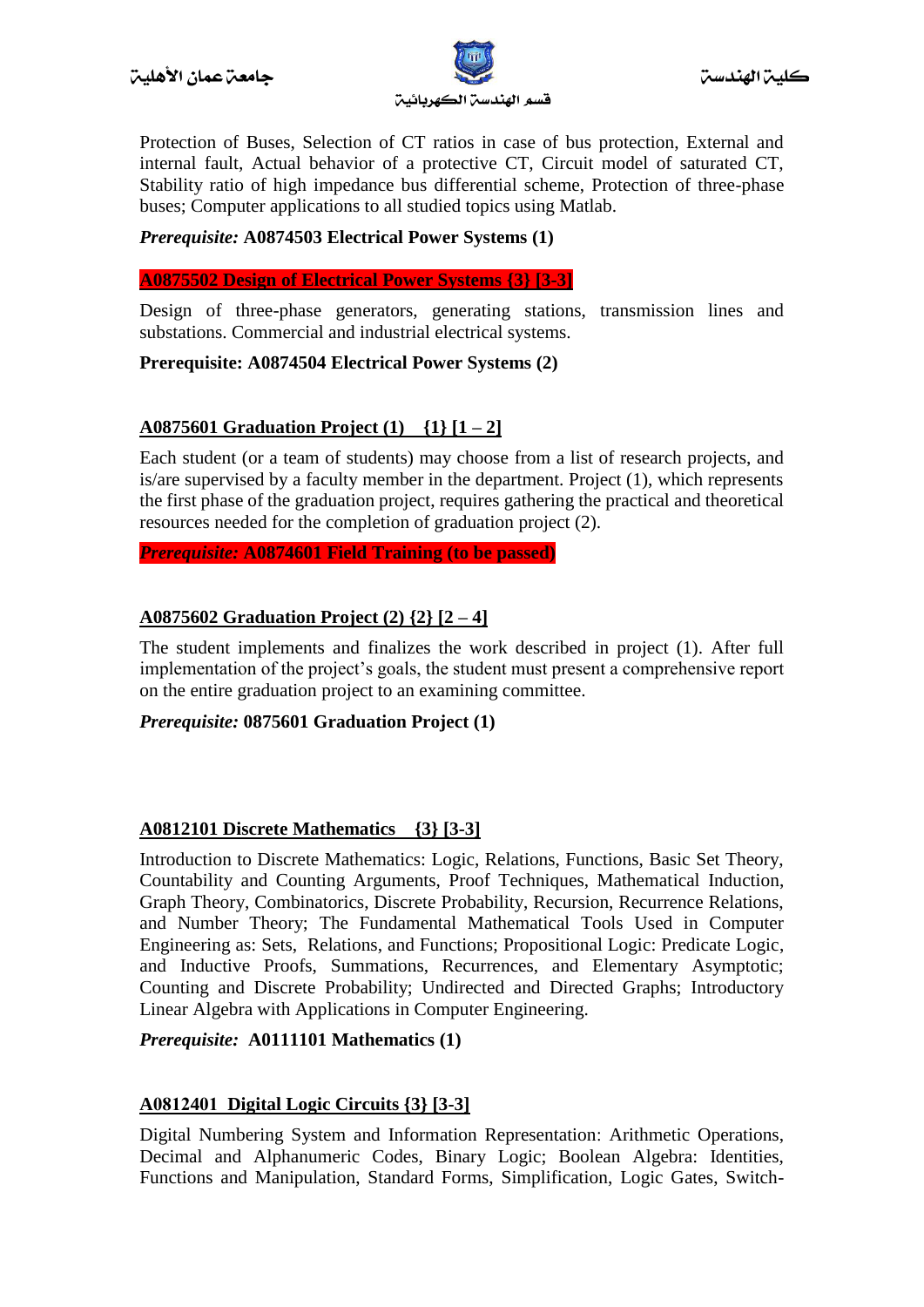

Level and Logic CMOS Implementation, Integrated Circuits; Combinational Logic Design: Circuits (Gate Level), Design Hierarchy and Procedures, Computer-Aided Design, Combinational Two-Level and Multi-Level Implementations, Arithmetic (Add, Subtract, Multiply) and Other Popular Modules (Multiplexers, Encoders, Decoders); Programmable Logic Design: ROMs, PLAs, PALs, FPGAs, Language-Directed Combinational Design (VHDL); Sequential Logic Design: Latches, Flip-Flops, State Machine Design and Minimization (Mealy and Moore Models); Design Problems.

# *Prerequisite***: A0111101 Mathematics (1)**

# **A0812402 Digital Logic Circuits Lab. {1} [1-2]**

The Digital Logic Circuits laboratory develops students with the ability of identifying the digital logic gates and combinational logic circuits such as adders, decoders. Students are also conducting experiment with memory elements (flip-flops) and sequential logic circuits.

#### *Co-requisite***: A0812401 Digital Logic Circuits**

#### **A0813201 Engineering Economy and Management {3} [3 – 3]**

Engineering Project Development; Decision Making; Basic Concepts of Capital Investment: Formulas and Applications, Rates of Return, Economic Feasibility of Projects (Net Future Value, Net Present Value, and Equivalent Uniform Cash Flow); Comparison of Mutually Exclusive Proposals; Benefit-Cost Ratio Method; Depreciation; Corporate Taxation; Resource Allocation.

#### *Prerequisite:* **A0111101 Mathematics (1)**

# **A0813402 Microprocessors {3} [3-3]**

Introduction to the Microprocessor and Microcomputer; The Microprocessor and its Architecture; Addressing Modes; Instruction Set; Programming the Microprocessor using Assembly Languages; 8086 and 8088 Hardware Specifications: Memory Interface, Basic I/O Interface, Interrupts, Keyboard and Printer Interface, PPI 82C55, ADC, DAC and DMA Interface.

#### *Prerequisite***: A0812401 Digital Logic Circuits**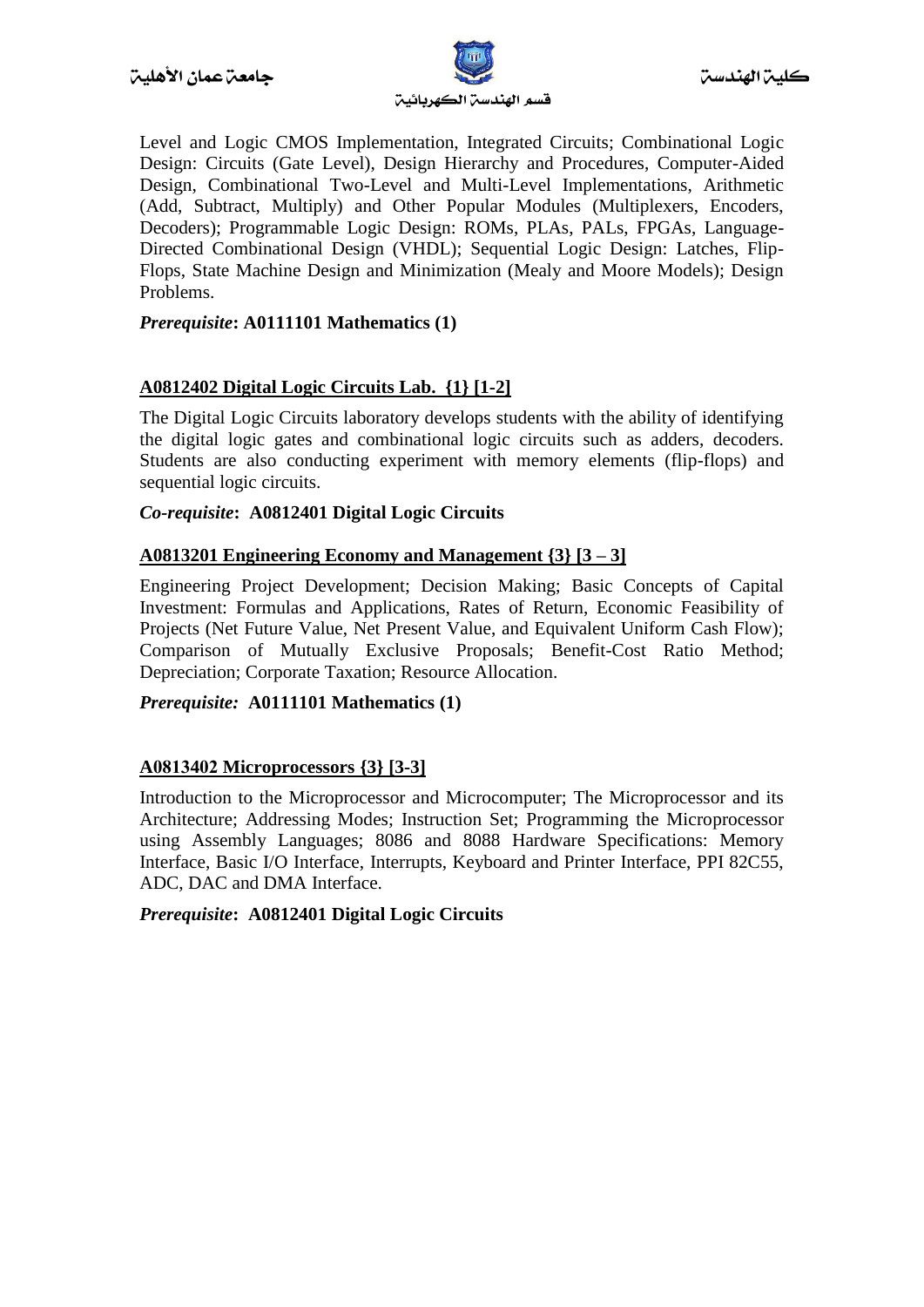

# **A0814401 Embedded Systems {3} [3-3]**

Introduction to Embedded Systems; Introducing PIC 16 Series: Architecture Overview of PIC16F84A, The 16F84A Memory, Power Up and Reset; Building Assembly Programs: Introduction to Assemblers, 16 Series Instruction Set; Parallel Ports; PIC 16F87XA: Architecture Overview, Special Memory Operations; The physical interface; Interrupts, Counters and Timers: Working with Interrupts, Counters and Timers, Watchdog Timer, Sleep Mode, Capture Mode, Compare Mode, PWM Module; Serial Communication; Data Acquisition.

#### *Prerequisite***: A0813402 Microprocessor**

#### **A0814403 Microprocessors and Embedded Systems Lab {1} [1-3]**

The embedded systems and microprocessors laboratory is assigned to some other engineering departments. The lab combines related topics of the embedded systems lab and microprocessors lab that are useful to medical engineering students. The lab incorporates a number of experiments relevant to Intel 8086/8088 microprocessor and Microchip PIC microcontrollers

#### *Prerequisite:* **A0813402 Microprocessor** *Co-requisite***: A0814401 Embedded Systems**

# **A0822502 Electronics {3} [3-3]**

Semiconductors: conduction in materials, intrinsic and extrinsic semiconductors, semiconductor electrical properties, Semiconductor propagation process, p-n diode forward and reverse biased ,V/I Static Characteristics, Temperature Effects, Diode's Models, Junction Capacitance and Switching Time, Diode types: Zener , LED and Photodiode; Diode Applications: Rectification, Clipper, and Clamper Circuits, Voltage Multipliers; Bipolar Junction Transistors: C-B, C-C and C-E Characteristics, DC and AC Analysis, BJT Applications: BJT as a Switch and Amplifiers ; Field-Effect Transistor: V/I Characteristics of JFET and MOSFET, DC and Ac Analysis; frequency response of transistor amplifiers, high and low frequency response ;differential amplifiers; operational amplifiers: linear and nonlinear operational-amplifier analysis and design ; passive and active filters.

#### *Prerequisite***: A0872301 Electric Circuits (1) (to be passed)**

# **A0823401 Signals and Systems {3} [3-3]**

Classification of signals, basic concepts of sampling, basic continuous-time and discrete-time signals; signal processing using MATLAB; classification of systems, properties of continuous-time LTI systems, convolution integral, proprieties of discrete-time LTI systems, convolution sum, difference equations; Laplace transform, transfer function; Fourier series; Fourier transform, frequency response of continuoustime LTI systems, power spectral density.

#### *Prerequisite:* **A0872302 Electric Circuits (2)**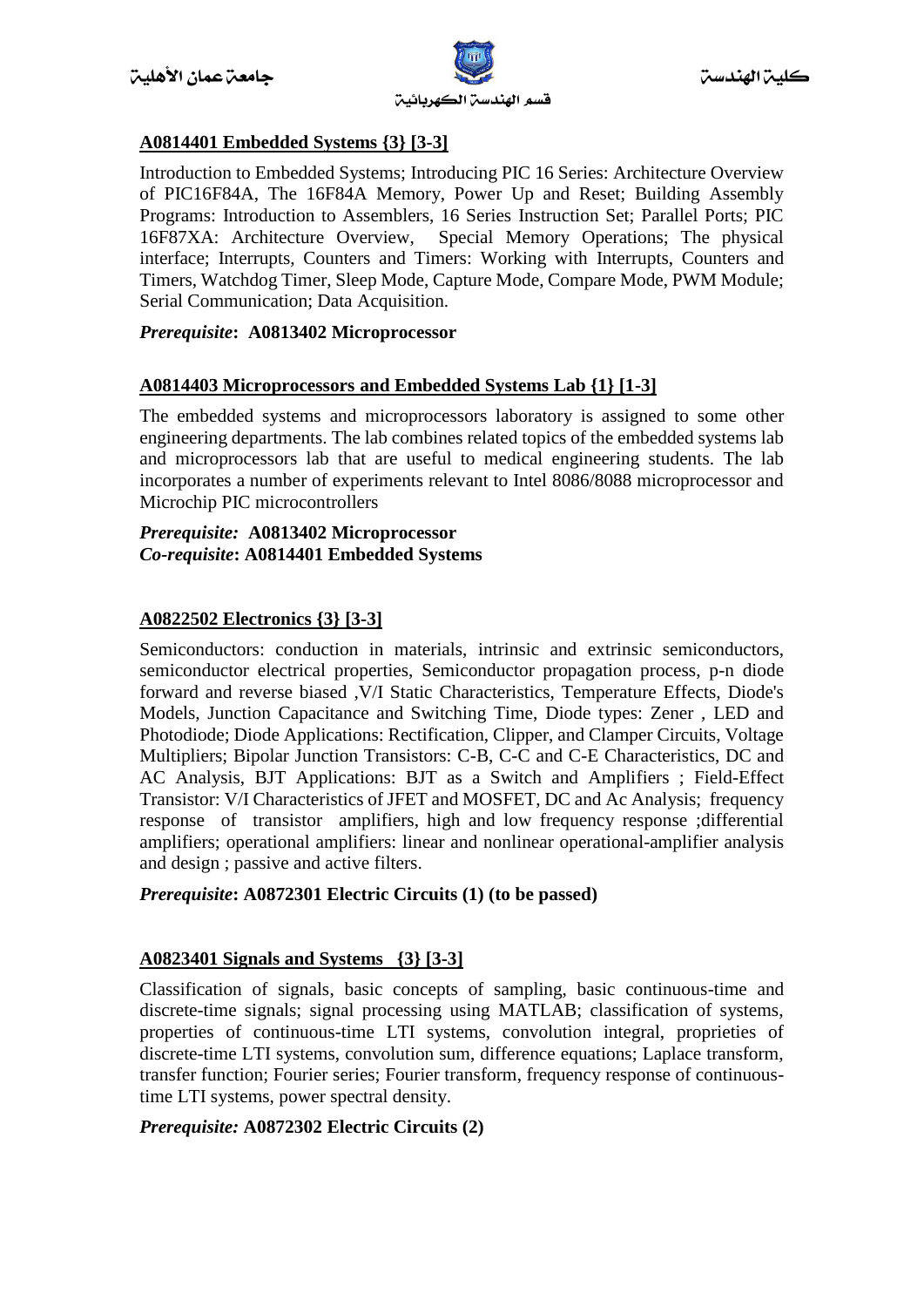

# **A0823403Analog Communications {3} {3-3}**

Review of: Fourier Transforms; Spectra, Filters, and Hilbert transform; Analog Modulation Techniques: AM, FM and PM; Band-pass Noise Representation: Noise Performance of Analog Modulation; FDM, Super-Heterodyne Receiver.

# *Prerequisite***: A0823401 Signals and Systems (to be passed)**

# **A0823404Analog Communications Lab. {1} [1 – 2]**

Filters; Amplitude modulation (AM) and demodulation; Freguency modulation (FM) and demodulation; Sampling and Aliasing effect; Pulse code modulation (PCM); Error detection and correction, Digital modulation: Frequency shift keying (FSK), Phase shift keying (PSK), and Frequency shift keying (FSK).

#### *Co-requisite***: A0823403 Analog Communications**

# **A0823502 Electronics Lab. {1} [1-2]**

Diode characteristics and applications. BJT characteristics and DC biasing. FET characteristics and DC biasing. BJT amplifiers. Operational amplifiers. Multistage amplifiers. Differential amplifiers. Frequency response. Feedback techniques.

#### *Co-requisite***: A0822502 Electronics**

#### **A0823503 Digital Electronics {3} [3-3]**

Digital electronic signals and switches: digital signal, clock waveform, serial and parallel representation, applications of relay, diode and BJT as a switch; digital logic families: RTL, DTL, TTL, ECL, MOS and CMOS logic family, interfacing between families; timing circuits: bistable, monostable, astable circuits and 555-timers; interfacing to the analog world: DAC and ADC circuits, sample and hold circuits; memory concepts: RAM, ROM, magnetic and optical storage.

#### *Prerequisite***: A0822502 Electronics**

#### **A0823504 Digital Electronics Lab. {1} [1-2]**

ACharacteristics of switching devices, characteristics of logic gates: RTL, TTL, and COMS, interfacing of TTL & CMOS gates; analysis and design of multivibrators circuit; application of 555 timer; DAC and ADC circuits.

#### *Co-requisite***: A0823503 Digital Electronics**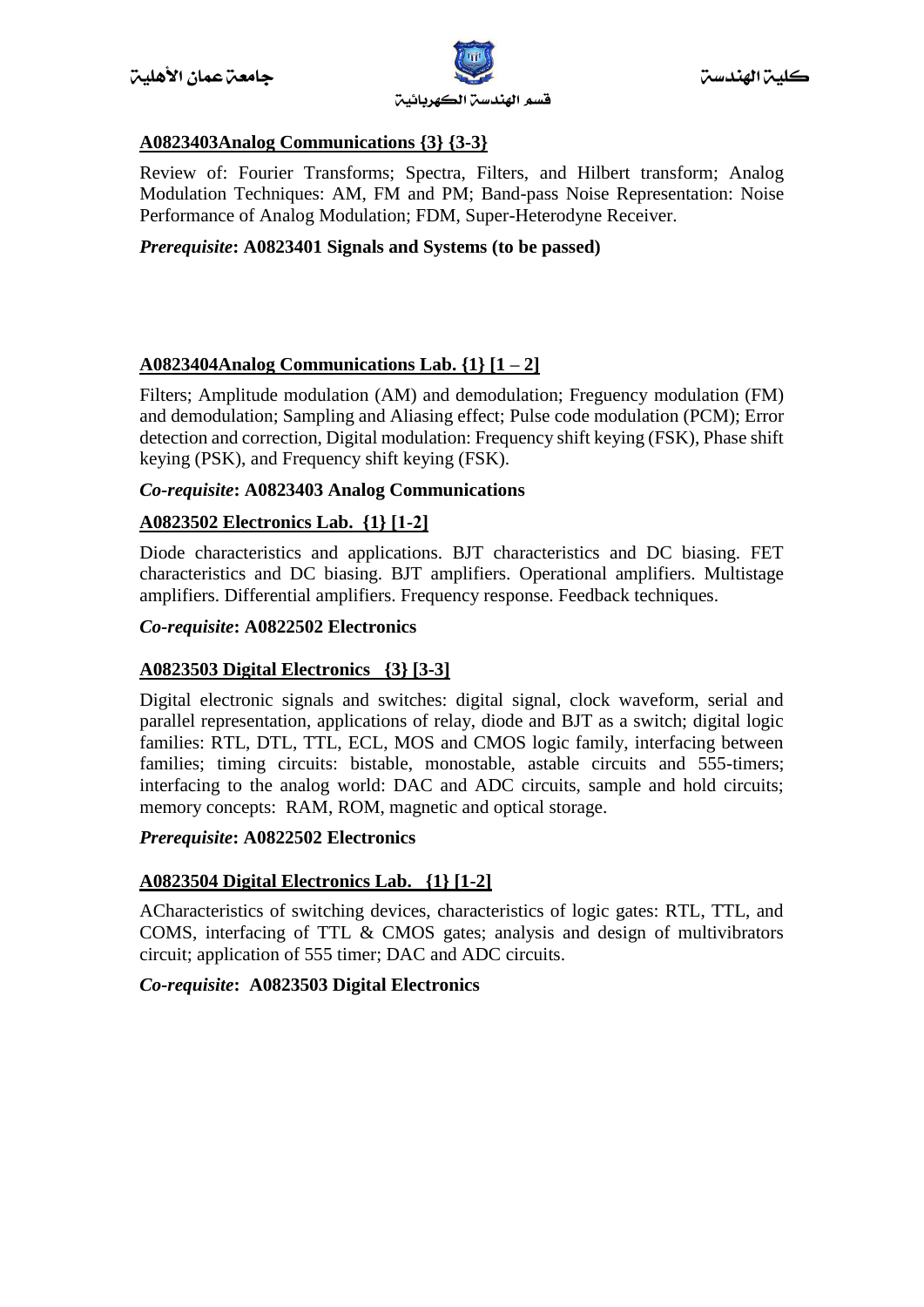

# **A0824401 Digital Communications {3} {3-3}**

Analog Pulse Modulation; PCM, DPCM, and Delta Modulation; TDM; Baseband Transmission; Nyquist Criteria; Matched Filter and Noise Performance; ISI; Line Coding and Partial Response Signaling; Equalization; Binary Bandpass Transmission: BASK, BFSK, BPSK and DPSK; Geometric Representation of Signals: Orthogonal Signals, Correlation Receivers and Signal Constellations; M-ary Band-pass Digital Transmission: ASK, PSK, FSK, QAM; Noise Performance and Bandwidth Efficiency; Synchronization.

#### *Prerequisite***: A0823403 Analog Communications.**

# **A0825501Communication Electronics {3} [3-3]**

Transmitter and receiver performance; noise performance in communications electronics; Noise Figure; sensitivity; nonlinear behavior/performance of nonlinear devices: harmonics; blocking and de sensitization; intermodulation products; intermodulation distortion; one dB compression point (P1dB); third order intercept point (IP3); communication circuits at RF; PIN diodes; variable capacitance diodes; oscillators; mixers; RF power amplifiers; RF low noise amplifiers and IF amplifiers; Phase Locked-Loop.

#### *Prerequisite***: A0824401 Digital Communications**

#### **A0824302 Wireless Communications {3} [3 – 3]**

This course includes fundamentals of wireless communication, the design, performance analysis, and fundamental performance limits of wireless communication systems. This course provides an overview of current and future wireless systems, wireless channel models including path loss, shadowing, and statistical multipath channel models. **Prerequisite: A0824401 Digital Communications**

#### **A0874510 Electrical Drives {3} [3 – 3]**

Introduction to electric drive systems: elements of modern electrical drives, dynamics of motor-load system, load and motor torque-speed characteristics, steady state stability, thermal consideration; power electronic converters in electrical drives; DC Motors and Feedback Controller; AC Machines and Space Vectors; Drives for Synchronous Machines; Induction Machines; Reluctance Drives; modeling of electric drives systems; braking of electric motors (dc and induction motors); drives of stepper motors.

#### *Prerequisite:* **A0873503 Electrical Machines** **A0874301 Power Electronics**

#### **A0875503 Distributed Generation and Smart Grids {3} [3 – 3]**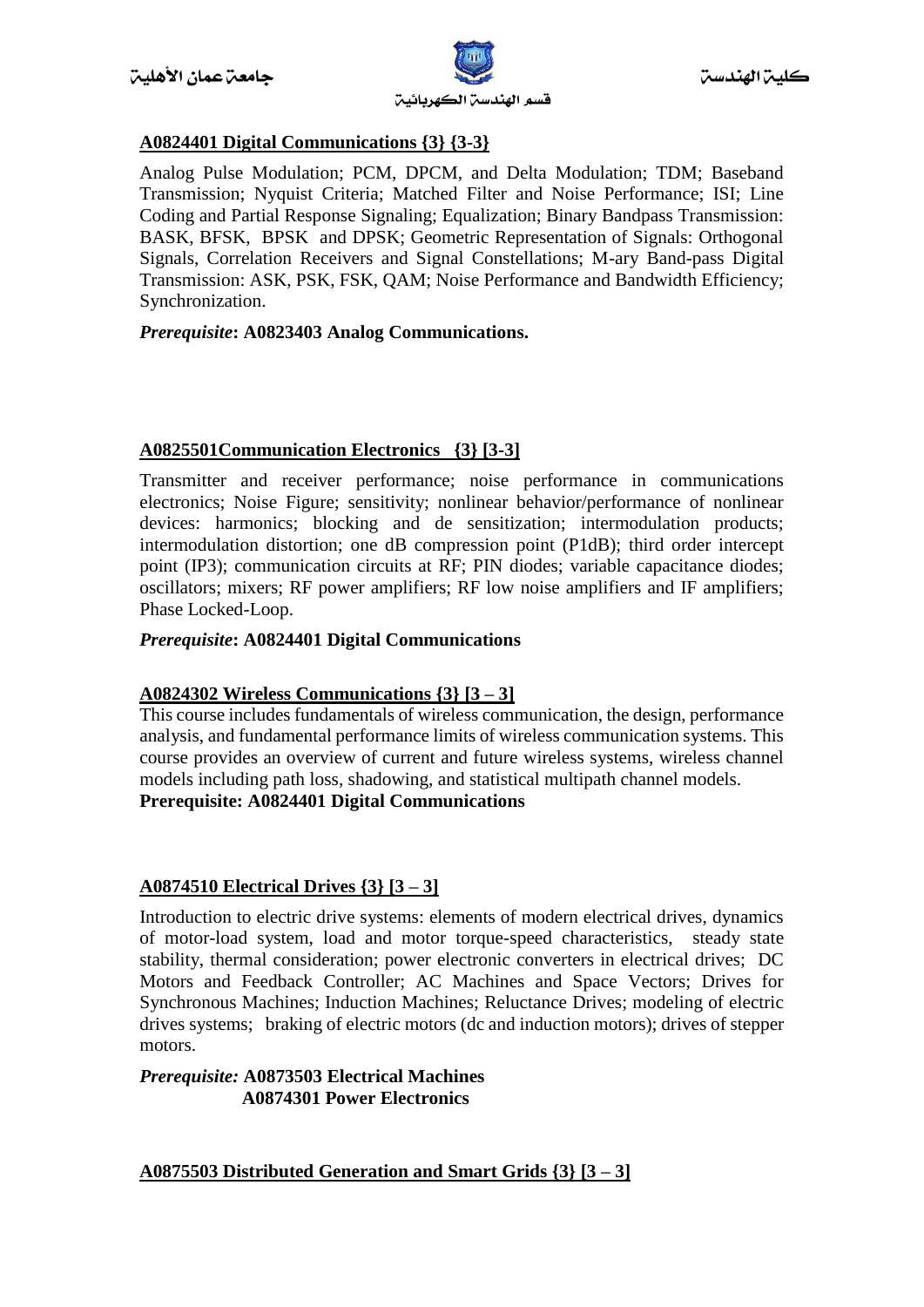

Traditional and new concepts of power systems; Possible benefits and drawbacks of Distributed Generation; DG definitions; Types of DG; Interface with the grid; Point of common coupling (PCC); Hosting capacity of DG; Impact of DG on power flow: Steady state voltage rise, Voltage profile for multi-bus radial feeder, Methods for steady state voltage regulation, Estimation of hosting capacity, Evaluation criteria, Power losses; DG impact on hosting grid under fault conditions: DG impact on balanced fault levels, DG impact on unbalanced fault levels, Behavior of DGs under fault conditions; Power Quality in presence of DG: Long duration voltage variation, Short duration voltage variation, Harmonics, Harmonic producers, Individual and total harmonic Distortion, Effect of harmonics on power system components; DG and Smart Grids: Definitions, Structure, Advantages, Smart grids worldwide, Microgrids, Smart grids and information technology; Computer applications to all studied topics using Matlab.

# *Prerequisite:* **A0874504 Electrical power system (2)**

#### **A0875504 Computer applications in electrical power system**

Computer applications in power systems planning, power flow solution and control, computer application on power system fault analysis, computer

#### *Prerequisite:* **A0874503 Electrical Power Systems (1)**

#### **A0875505 High Voltage Engineering {3} [3 – 3]**

Introduction in insulating materials and their application. Breakdown of insulating materials: gases, liquid and solid dielectrics. Generation and measurement of high voltages and currents. Insulation coordination in electrical power systems. High voltage testing of electrical equipment.

#### *Prerequisite:* **A0874503 Electrical Power Systems (1)**

#### **A0875506 Power Systems Reliability {3} [3 – 3]**

Introduction: the basic components of electrical power systems, basic definitions of reliability; Mathematical fundamentals for reliability analysis; Methods of reliability analysis: analytical methods and computer modeling methods for quantitative assessment of reliability; Reliability analysis of generation, transmission and distribution systems; Economics of reliability: Consumer Losses, Economic Indicators of Reliability, Cost-Benefit Estimation Process to Improve the Reality of Network Reliability.

*Prerequisite:* **A0874503 Electrical Power Systems (1)** 

#### **A0875507 Power Systems Economics {3} [3 – 3]**

Introduction containing general economic concepts; Power stations economics; Optimal dispatch of generation; Optimal power flow; Economics of transmission and distribution lines; Evaluation of electrical power projects; Impact of power system restructuring on its economics.

#### *Prerequisite:* **A0874503 Electrical Power Systems (1)**

#### **A0875508 Power Systems Security {3} [3 – 3]**

Introduction; Security analysis; Contingency Analysis; DC Power Flow; The DC Power Flow – Generalization; Contingency Analysis using Sensitivity Factors; Generation shift sensitivity factors (G-Factors); Line outage sensitivity factors (L-Factors); Line Load ability; Methods for enhancing power systems security.